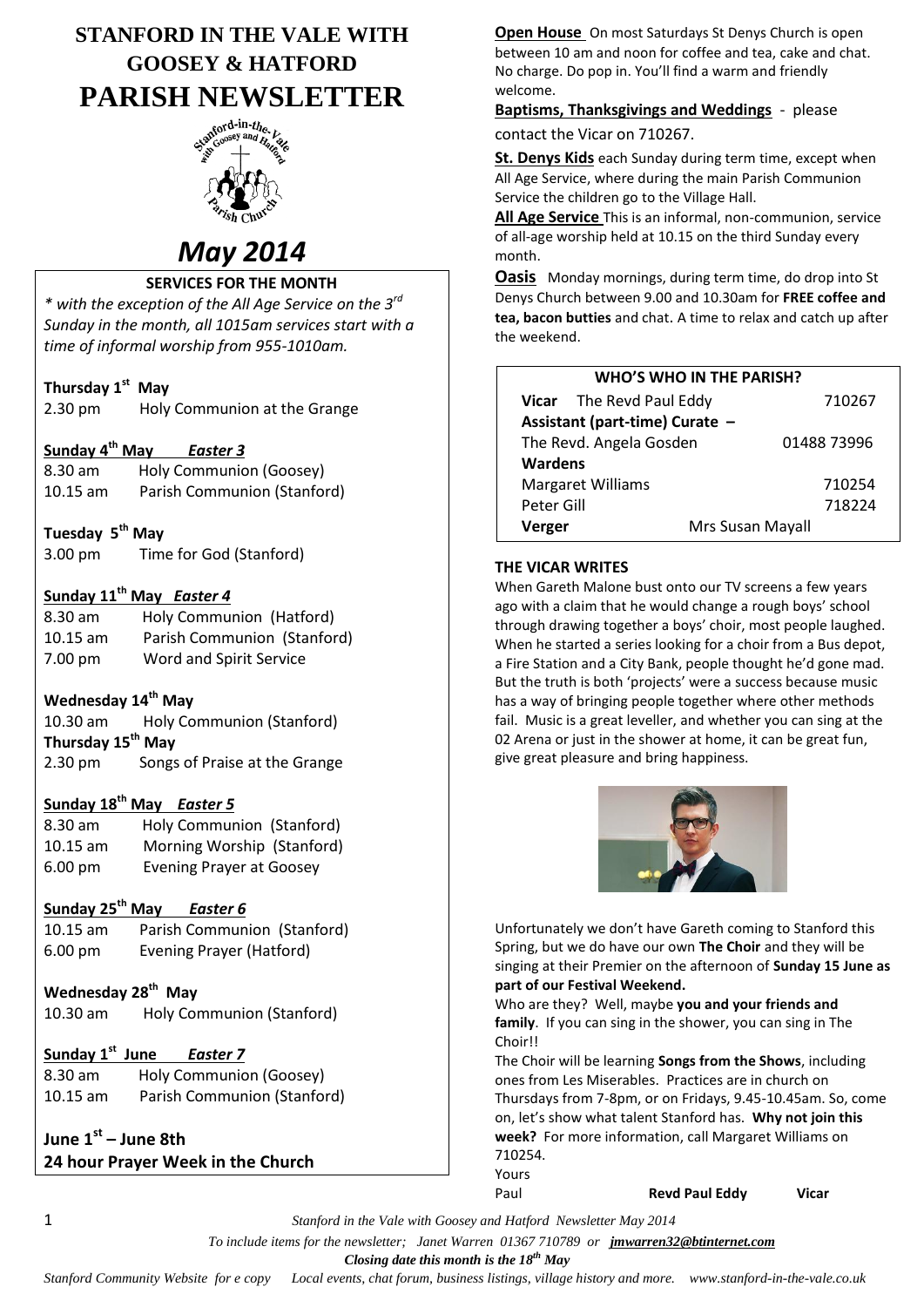#### **Stanford in the Vale Neighbourhood Plan**

On Friday 28th and Saturday 29th March we held a Drop In event in the Village Hall and in the Church. Over the 2 days in excess of 200 people attended. It was a very productive and worthwhile event where we believe we got across what the Neighbourhood Plan is and how it can help influence the community. We shared some of our ideas and thoughts, along with those already captured from yourselves. It was also a fantastic forum to allow you to comment on what was presented so that we can make further refinements and put forward more of your ideas.

Since we started working on the Plan, the Vale of the White Horse District Council has proposed a Strategic Development Site of 290 dwellings, on and around the current Nursery Site on the A417. Our village is not alone in being required to take such a significant increase in population. All the major towns and villages in the Vale are required to take large numbers of new builds. The Neighbourhood Plan is legally required to work within the housing requirements and all other policies directed in the Local Plan. However, it does give us the opportunity, if we are quick, to maximise the benefits to the community as a whole and not just satisfy the objectives of the Government, Local Council and Developers, which as we are all aware are not always in line with ours as a community.

We have also distributed a questionnaire to every household. Nearly 300 have been completed and returned. This is a terrific achievement with nearly 1/3 of all households taking an active interest in their community and taking the time to complete a fairly lengthy document (sorry!). Much of the information you provided has been captured electronically and we are now in the process of analysing that information. It will be a long and difficult process as you can imagine, however as a priority the findings around development sites will be forwarded to the District Council for their consideration in the drafting of the Local Plan.

Over the next month much of the NP steering committee efforts will be around the analysis of the data you have provided and the preparation for the first drafts of the Plan itself. From this we will identify the next steps to present the analysis back to you along with other pertinent information. We will be using various means to achieve this feedback and will be providing another opportunity to interact at the Village Festival in June.

Once again thank you for all your support as a community and special thank you to all of the volunteers who contributed towards the creation and running of the drop in event, a time consuming and exhausting activity but we hope you all found it productive and useful.

#### **The Big Snowdrop Plant**

**Many thanks to all of you who volunteered and planted some around the trees on verges and on the greens of our village. Look out for the flowers next January, and maybe bees drinking the nectar to refuel themselves through late winter days. Ilona Astell**

#### **The Annual Parish Council Meeting Is on Wednesday May 7 th – 7.30pm In the Small Village Hall** All Villagers welcome

#### OXFORDSHIRE ARTWEEKS Site 10 **GRANARY ARTISTS EXHIBITION Saturday 3 May - Sunday 11 May 12 noon – 5 pm 11 am – 4 pm on Sundays**

Granary Studios Manor Farm, Stanford in the Vale *Take the drive to the left of the Vale Garage off the A417* Nine artists exhibiting pottery, mixed media, printmaking, collage, ceramic art, textiles and photography in a delightful setting

**OXFORDSHIRE ARTWEEKS 2014 Saturday 3rd to Sunday 11th May inclusive, 12 – 6pm each day David Morton, Lawrence Ward and Seija Wentworth (Site 26)** & **The Stanford Art Group (Site 27)**

Two exhibitions to enjoy at the same venue The Vine, Mill Farm, Faringdon Road, Stanford in the Vale SN7 8NP Free entry, wheelchair friendly, parking, refreshments available

#### **THE UNIVERSITY OF THE THIRD AGE Faringdon & District U3A Thursday 8th May 2014 2.30pm CORN EXCHANGE, FARINGDON**

The Naturalist, JOHN TYLER will talk about "The World of Fungi". As well as being colourful, beautiful and edible ( except for ones that are deadly poisonous!) fungi are the ultimate recyclers and without them most of the world's habitats would soon collapse

Further information from Sylvia Bowley (Chairman) 01367 241296 faringdondistrictu3a.wordpress.com

**Fairtrade Stall St Denys Church 10 a.m. - Noon Sat 10th May** St Denys Church 10 a.m. - Noon featuring goods from The Mustard Seed, Faringdon

**Stanford Art Group Monday 12th May2014 Stanford Village Hall at 7.15pm.** Workshop led by Kathy Foster. Drawing clothed model, all abilities welcome with friendly help and advice. Come along and learn a new skill. Refreshment. All welcome, visitors £4. for more info 01367 710754

2 *Stanford in the Vale with Goosey and Hatford Newsletter May 2014*

 *To include items for the newsletter; Janet Warren 01367 710789 or jmwarren32@btinternet.com*

 *Closing date this month is the 18th May*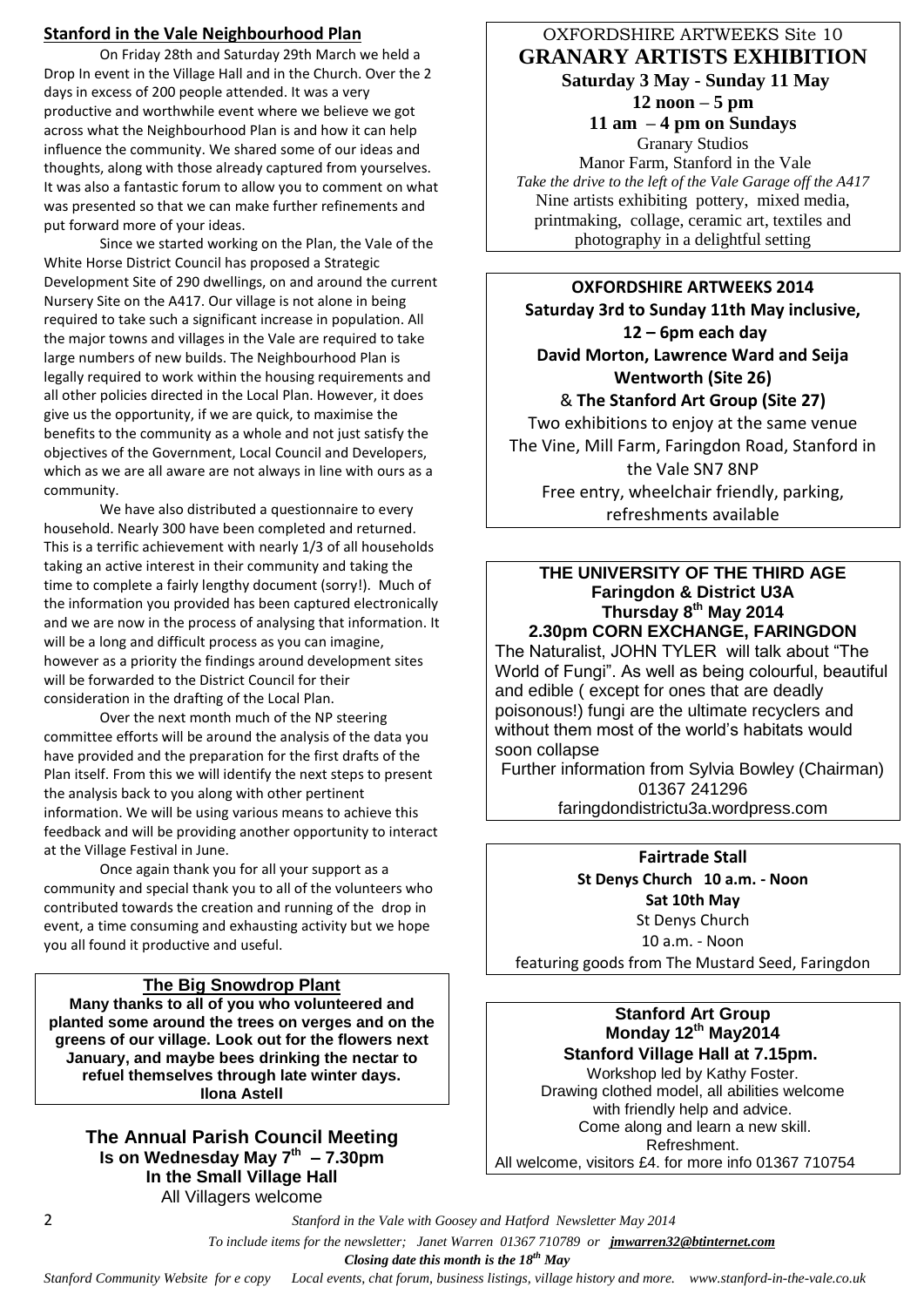**STANFORD IN THE VALE AND DISTRICT LOCAL HISTORY SOCIETY Tuesday, 13th May, at Stanford Village Hall, Small Hall Start time 7:45 p.m.** Title: THE COTSWOLD WOOL TRADE AND TRADITIONAL SHEPHERDING Speaker: MARTIN WAY Martin has given us several lively talks. This talk will cover the vital role of wool in the medieval economy and the trade routes, particularly the one to Southampton, which came through our area. Visitors welcome (£2 entrance) Refreshments and raffle Further information: Contact Phil Morris, 01367 710285



#### **Oxfordshire Green Open Homes**

**Sunday 18th May 10am-12 noon, and 1pm-3pm** Want to see inside an eco home, or find out how to make your home more energy efficient? Homes across South Oxfordshire will be opening over the weekend of 17th and 18th May; a bit like Artweeks, but to see green stuff.

#### **What You Can See in Stanford:**

**at 3 High Street**, SN7 8LH

Ground source heat pump, PV solar panels, and rainwater harvesting.

#### **at 4 St Denys Close**, SN7 8NJ

Wood pellet boiler, solar panels for making electricity and heating water, a plug-in electric car and LED and solar lighting.

[www.southoxfordshire.greenopenhomes.net](http://www.southoxfordshire.greenopenhomes.net/) or call Pat or Zoë on 710705

#### **STANFORD IN THE VALE WOMEN'S INSTITUTE will meet in the Village Hall at 7.30p.m. on 21st May-**Subject: Ex Butler to the Royal Family Speaker:Ian Scott-Hunter All welcome

**Stanford-in-the-Vale Gardening Club** The next meeting will be on **Wednesday 28th May 2014** in the large hall of the Village Hall at 7.30pm The speaker will be Christine Stapley on Herbs. The competition will be an arrangement of herbs. Refreshments and a raffle Visitors are welcome for a small entry fee. Further information from Rosemary Packer tel. 01367 710445 Also

#### **Saturday May 10th Coffee Morning**

In the Small Village Hall from 10.00 – 12.00noon Plants, cakes and books for sale and a raffle

### **Advance Notices**

*St. Denys Church, Stanford in the Vale Saturday 7th June 2014 at 7.30 pm* MUSIC IN THE VALE presents

# *"Summer Breezes"*

Music for woodwind & piano by Arrieu, Quilter, Shostakovich, Farkas, Mozart and Gershwin…

# **The Loxley Quintet**

Admission by programme £10.00 from Vogue Hairdressing, 28 High Street, 01367 710476 by reservation on 01367 718420 emai[l DJPedderDPA@btinternet.com](mailto:DJPedderDPA@btinternet.com) or at the door

## **Stanford Summer Festival Saturday June 14 th and Sunday June 15 th On and around Church Green**

The theme for this year's Flower Festival is 'Songs from the Shows'. Many attractions including the return of' Fred in the Shed', Steve Legg, Wantage Silver Band, rodeo super bike, bouncy castles, plus lots more entertainment for the whole family. Look out for information about 'the Great Stanford Bake Off' plus a photo competition of your favourite place in Stanford. More information from jmwarren32@btinternet.com

STANFORD IN THE VALE FUN RUN **SUNDAY 15TH JUNE 2014 @ NOON S.I.T.V VILLAGE HALL (REGISTRATION FROM 11.00a.m.) REGISTER NOW**: £4.00 ADULT, £3.00 CHILD OR

**ON THE DAY**: £5.00 ADULT, £4.00 CHILD ENTRY/SPONSOR FORMS FROM NINA/RICHARD 01367 718454 OR S.I.T.V. PRIMARY SCHOOL OFFICE

3 *Stanford in the Vale with Goosey and Hatford Newsletter May 2014*

 *To include items for the newsletter; Janet Warren 01367 710789 or jmwarren32@btinternet.com*

 *Closing date this month is the 18th May*